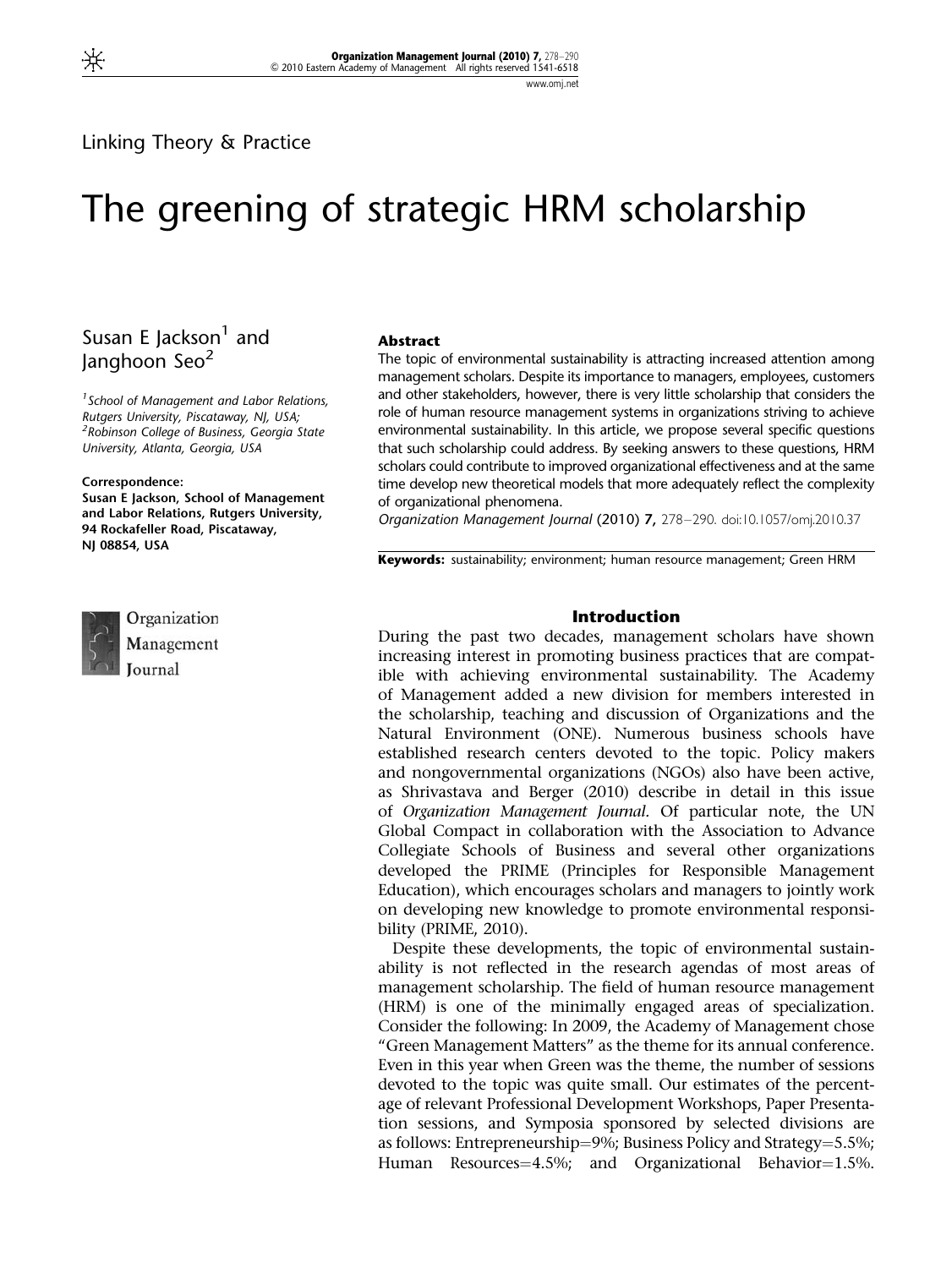In 2010, without the Green Management Matters theme as a stimulus, the figures were even smaller: Entrepreneurship=4%; Business Policy and Strategy= $3\%$ ; Organizational Behavior= $1\%$ ; and Human Resources=none.

An exhaustive literature review by Renwick et al. (2008) supports the conclusion that the field of HRM has been slow to see the relevance of environmental concerns. Their review of books and articles addressing "Green HRM" published from 1988 to 2008 yielded a list of approximately 60 publications that included some type of relevant information. The closely related field of industrial-organizational psychology has been equally unresponsive to environmental issues. A survey of members of the Society of Industrial and Organizational Psychology revealed a barren research landscape with very few green shoots (Huffman et al., 2009).

The articles by Renwick et al. (2008) and Huffman et al. (2009) suggest many interesting opportunities for research at the intersection of specific functional HRM areas (i.e., staffing, training, performance management, compensation) and environmental sustainability, but they provide very little guidance for interested scholars working in the area of strategic HRM scholarship. We are confident that research reflecting a functional HRM perspective will soon flourish. On the other hand, scholarship focused at the intersection of strategic HRM and environmental sustainability has yet to reveal itself. It seems that the greening of strategic human resource management (hereafter referred to as strategic HRM) scholarship represents a "blue ocean" research topic for the future. With that in mind, we describe a modest agenda for strategic HRM scholars interested in contributing to the management of environmentally sustainable organizations. We believe the field of strategic HRM will be reinvigorated when it begins to focus on the challenge of environmental sustainability.

Guiding our commentary is a conviction that advances in strategic HRM scholarship will be stimulated by research that helps managers effectively respond to specific strategic problems. Addressing environmental sustainability presents an opportunity for strategic HRM scholars to adopt a problem-focused approach to their work, address the current concerns of managers, and thereby more directly contribute to improving organizational effectiveness.

# Strategic HRM assumptions

Strategic HRM scholarship emerged approximately 30 years ago and has since evolved to include several streams of theory and empirical research

(for reviews of this body of work, see Lengnick-Hall and Lengnick-Hall, 1988; Jackson and Schuler, 1995; Becker and Huselid, 1998; McMahan et al., 1999; Wright and Gardner, 2002; Schuler and Jackson, 2007). Three pervasive assumptions of strategic HRM provide the foundation for integrating this area of scholarship and practice with current initiatives being taken by firms striving to achieve environmental sustainability. We briefly describe these assumptions next, to provide a brief context for readers who are not familiar with the strategic HRM landscape. Subsequently, we offer several suggestions for expanding strategic HRM scholarship and practice to reflect the urgent need for practical solutions for achieving environmental sustainability.

#### Effective HRM contributes to firm performance

For many scholars and practitioners, "strategic HRM" implies that the primary objective to be achieved through HRM activities is improved firm performance. As the practice and study of "personnel" began evolving into "strategic HRM," efforts to demonstrate the effectiveness of HRM employed the methods of economic utility analysis (e.g., Schmidt et al., 1979) and cost accounting (e.g., Cascio, 2000). Today, the effectiveness of HRM practices is often assessed using estimates of economic value added or return-on-investment (e.g., see Becker and Huselid, 2001; Fitz-Enz, 2002). Such metrics place considerable emphasis on monetary costs and monetary returns, and reflect great deference to the financial interests of shareholders and other owners.

For strategic HRM scholars and practitioners interested in achieving environmental sustainability, a narrow focus on financial performance measures is inadequate. Familiarity with a much broader array of ecological performance metrics – including those that are the target of government regulations and those that are reflected in specific industry standards – becomes necessary. Nevertheless, strategic HRM's emphasis on using HRM systems to improve firm performance – however measured – provides a suitable foundation for the future greening of the field, because the same theoretical perspectives can be applied rather easily in this new research domain.

#### Effective HRM is aligned with the business strategy and context

Another feature of strategic HRM is the assumption that effective organizations strive to align people management practices with business-related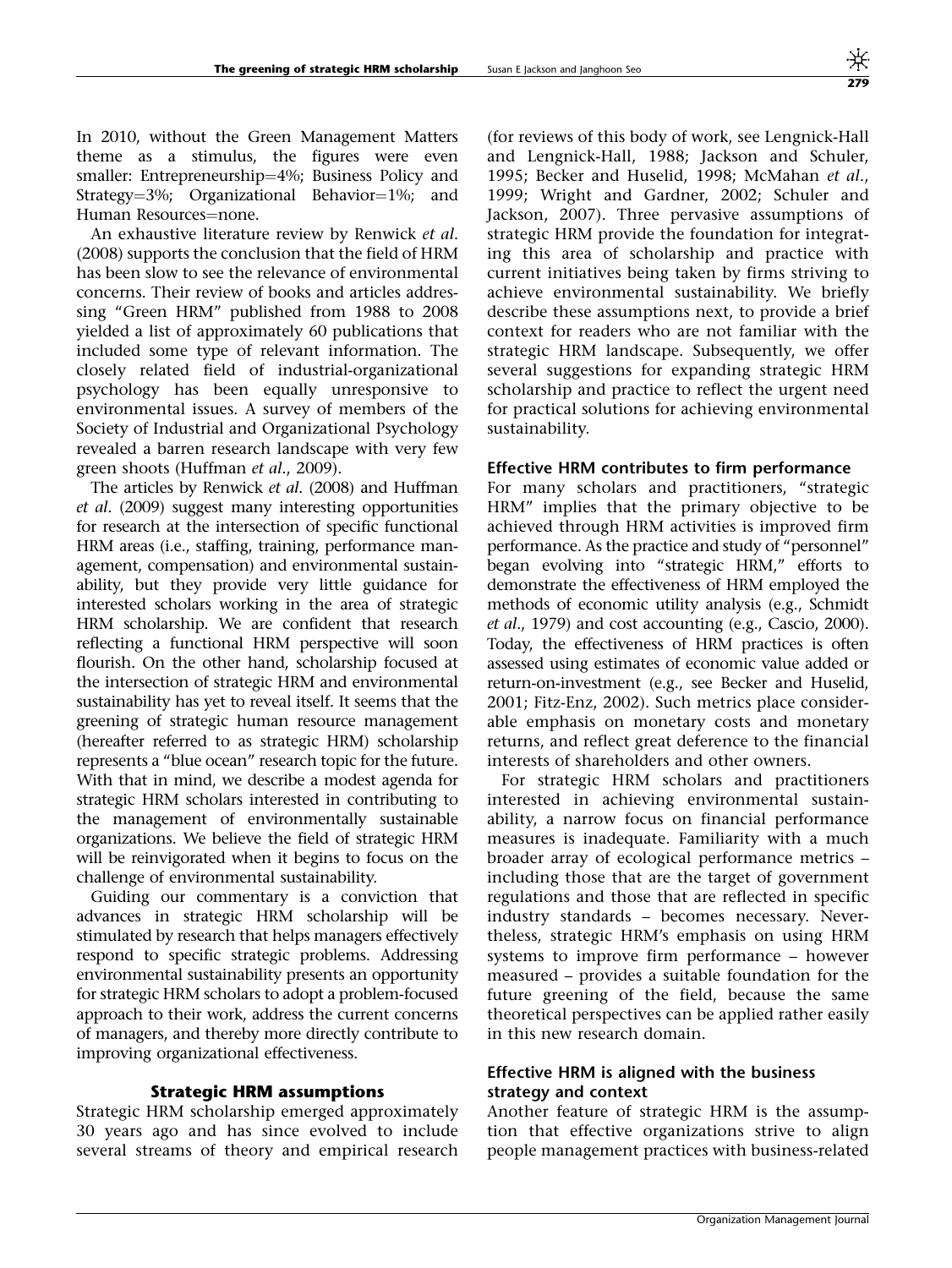contingencies and strategic objectives (Miles and Snow, 1984; Schuler and Jackson, 1987). Strategic HRM involves matching HRM practices to the strategies pursued by the organization (Lundy and Cowling, 1996). For example, "prospectors" may fill executive positions by recruiting external talent in order to acquire the cutting edge competencies needed for technological innovation, while "reactors" may fill executive positions with internal talent because they value knowledge about the organization's own internal processes (Hambrick, 2003). As another example, Arthur (1994) found that commitment-focused HRM practices produced more value for firms that pursued a differentiation strategy, while control-focused HRM practices produced more value for firms pursuing a low cost strategy.

The principle of alignment between HRM practices and business strategies requires developing a sophisticated understanding of the alternative strategic paths that environmentally sustainable businesses can pursue. Different sets of HRM practices may be appropriate depending on whether the business strategy emphasizes, for example, improvements in efficiency, advances in technology, or developing new markets (e.g., see Shrivastava, 1995; Hoffman, 2007). Presumably, strategy implementation relies on the HRM system to create the social and behavioral conditions required. An implication of this assumption is that strategic HRM scholarship will have to recognize and address the many alternative strategies that a business may choose to achieve environmental sustainability.

#### Alignment among HRM practices

A third feature of strategic HRM is the assumption that effective workforce management requires achieving an appropriate alignment among the many specific practices that comprise an HRM system (e.g., activities related to staffing, performance management, and rewards). Properly aligned, HRM practices reinforce each other; misaligned practices work against each other and interfere with organizational success (Schuler and Jackson, 1987; Delery, 1998).

Presumably, an organization's declared vision, mission, and values serve as partial guides to the development of internally aligned HRM systems. When taken seriously, statements of an organization's vision, mission, and values provide a shared understanding of what the organization is striving to be – its desired identity. Thus, vision, mission, and values statements serve as touchstones for both employees and HRM professionals (Pfeffer, 1998; see also, Boswell and Boudreau, 2001).

To date, strategic HRM scholarship has yielded little applicable knowledge for practitioners seeking to create alignment among the elements of an HRM system, which includes both specific practices (recruitment, selection, performance measurement, talent development, compensation, and so on) and the firm's aspirations as reflected in its statement of vision, mission, and values. Perhaps the challenge of creating alignment among the elements of an HRM system will become more tractable when tackled for firms that share the common objective of achieving environmental sustainability.

Next we consider some specific questions that might be answered by new scholarship at the intersection of strategic HRM and environmental sustainability.

#### Future directions for the greening of strategic HRM

What questions might strategic HRM scholars and practitioners address if they focus their energies on helping organizations achieve environmental sustainability? Can they build on the existing state of strategic HRM, or should they set out to completely reshape the field? In this section, we describe several opportunities for work that integrates strategic HRM and environmental sustainability. Our discussion suggests that organizations will benefit from work that takes strategic HRM scholarship and practice in new directions.

#### From content-focused to process-focused scholarship

To date, scholars of strategic HRM have developed and tested hypotheses that specify how the content of HRM systems helps explain variance in firm performance. Like their colleagues in other fields of management, they typically conduct large, crosssectional surveys to test their theories (see Van de Ven, 2007). The focal question addressed by such research is: What are the content elements that comprise the best HRM system in a given context? What is the best way to recruit new employees? What is the best way to train them? What is the best way to pay them? Answers to such content questions are elusive.

Meanwhile, in the absence of clear answers to such questions, HRM practitioners must nevertheless tackle the challenges of interpreting their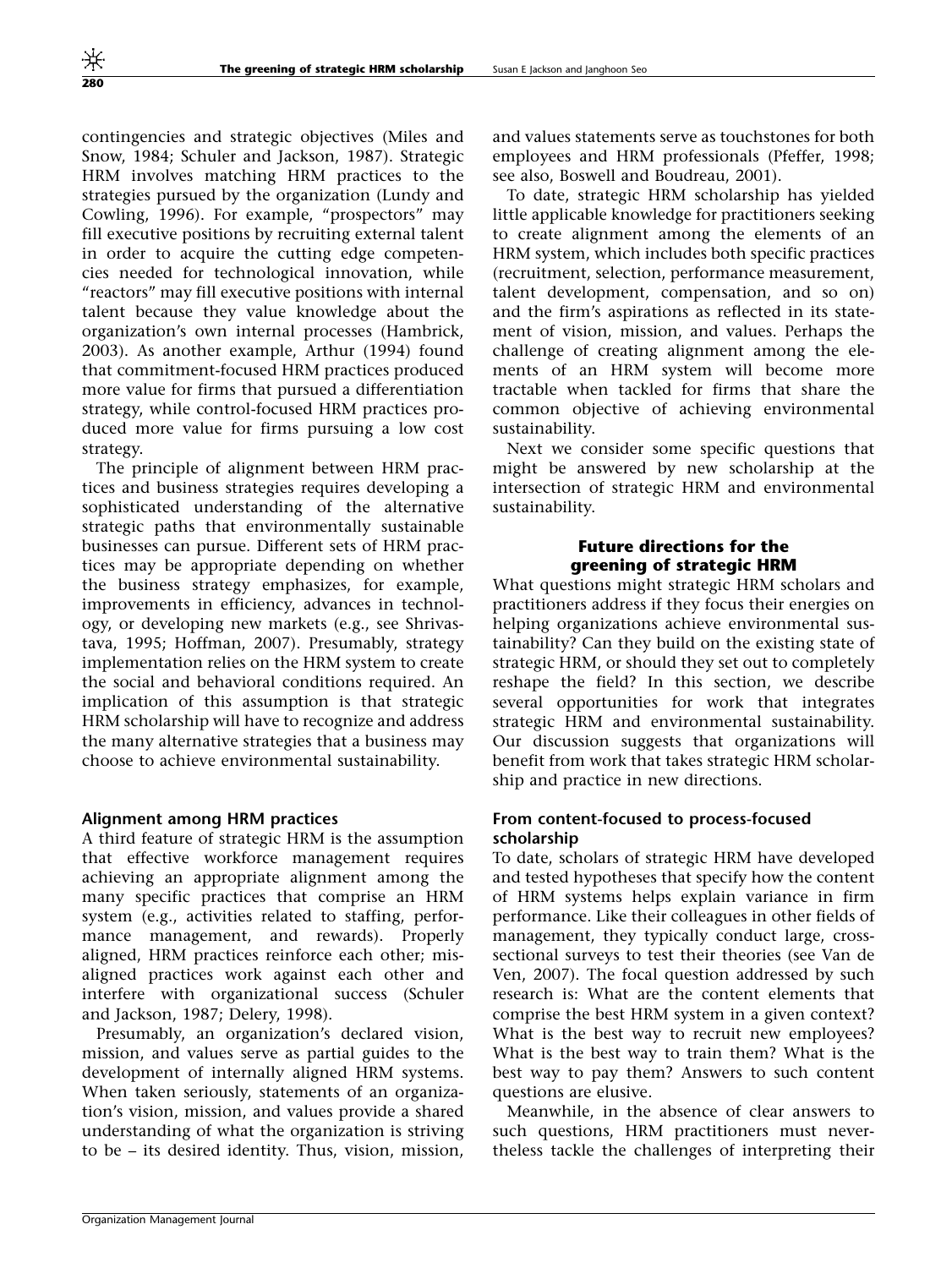situations, negotiating solutions that optimize results, monitoring effectiveness, and sustaining a sense of continuity, while also retaining organizational flexibility to continually adjust and improve. As Bartunek (2008) observed, the "theories" that practitioners rely on to address such challenges in their daily work are theories about process. Practitioners choose their actions based on implicit and explicit mental maps of how specific actions are likely to effect change and influence organizational outcomes, and they find it difficult to see the relevance of research designed to test variance theories.

A process-based approach to understanding strategic HRM represents an alternative perspective that may lead to useful, practical knowledge that can be applied in organizations striving to achieve environmental sustainability. It presumes that the means by which organizations develop their HRM systems are more important determinants of system effectiveness than are the specific content of the system. In other words, the effectiveness of the processes used to align the HRM system with the objective of environmental sustainability should be the focus of future research.

Unfortunately, the scholarly strategic HRM literature yields few lessons for practitioners faced with the challenge of navigating through the process of evaluating, planning, implementing, and revising an HRM system. New scholarship that offers guidance for practitioners responsible for managing HRM systems that support the achievement of environmental sustainability goals is badly needed. Managers need practical knowledge that they can apply to ensure that their employees' behaviors are responsive to a dynamic environment and consistent with the organization's strategy, vision, mission, values, and so on. As more and more organizations adopt environmental sustainability as a foundational principle, opportunities are created for research that yields practical answers to questions such as these:

- Where in the organization (which functions, at what levels) are managers most likely to readily understand the value of aligning HRM with environmental goals, and become willing partners in change efforts?
- How can managers assess the degree to which their HRM system is aligned with their environmental philosophy and objectives?
- What steps can be taken to improve the degree of alignment across the many elements of an

organization's system for managing employee behavior?

- What obstacles are managers likely to encounter as they try to achieve alignment, and how can these obstacles be managed?

Addressing the concerns of multiple stakeholders As we have noted, one salient feature of strategic HRM scholarship is its focus on establishing the economic value of appropriately designed HRM systems, thereby elevating the importance of investors as the stakeholders of primary concern. By focusing so much effort on demonstrating the economic value of HRM systems, strategic HRM scholarship (especially the American variety) has drawn substantial criticism from scholars (especially Europeans) who view organizations as interdependent with a larger set of stakeholders (e.g., Larsen and Mayrhofer, 2006). Scholarship at the intersection of strategic HRM and environmental sustainability presents new opportunities for both camps to elaborate their perspectives.

On the one hand, efforts to establish a link between environmental sustainability and positive financial outcomes have been somewhat fruitful (e.g., Ambec and Lanoie, 2008; Sharfman and Fernando, 2008). Working together, strategic HRM and sustainability scholars may now be able to establish that positive financial outcomes are more likely to accrue in firms that effectively align their HRM systems to support their environmental initiatives.

On the other hand, the integration of strategic HRM and environmental sustainability scholarship may also offer an opportunity to break away from the narrow economic interpretation of what it means for HRM practitioners to play a "strategic" role in organizations. Rather than assuming that "strategic" equates to showing the financial consequences of HRM policies and practices, the stakeholder perspective recognizes the legitimate concerns of many constituents (e.g., McWilliams et al., 2006). Advocates for corporate social responsibility and the so-called "triple bottom line" perspective represent a shift in the world views of some managers and scholars (Savitz and Weber, 2006; Colbert and Kurucz, 2007; Mirchandani and Ikerd, 2008).

Strategic HRM scholarship has already demonstrated the usefulness of taking into account a variety of stakeholders' concerns. For example, Brown et al. (2003) showed that compensation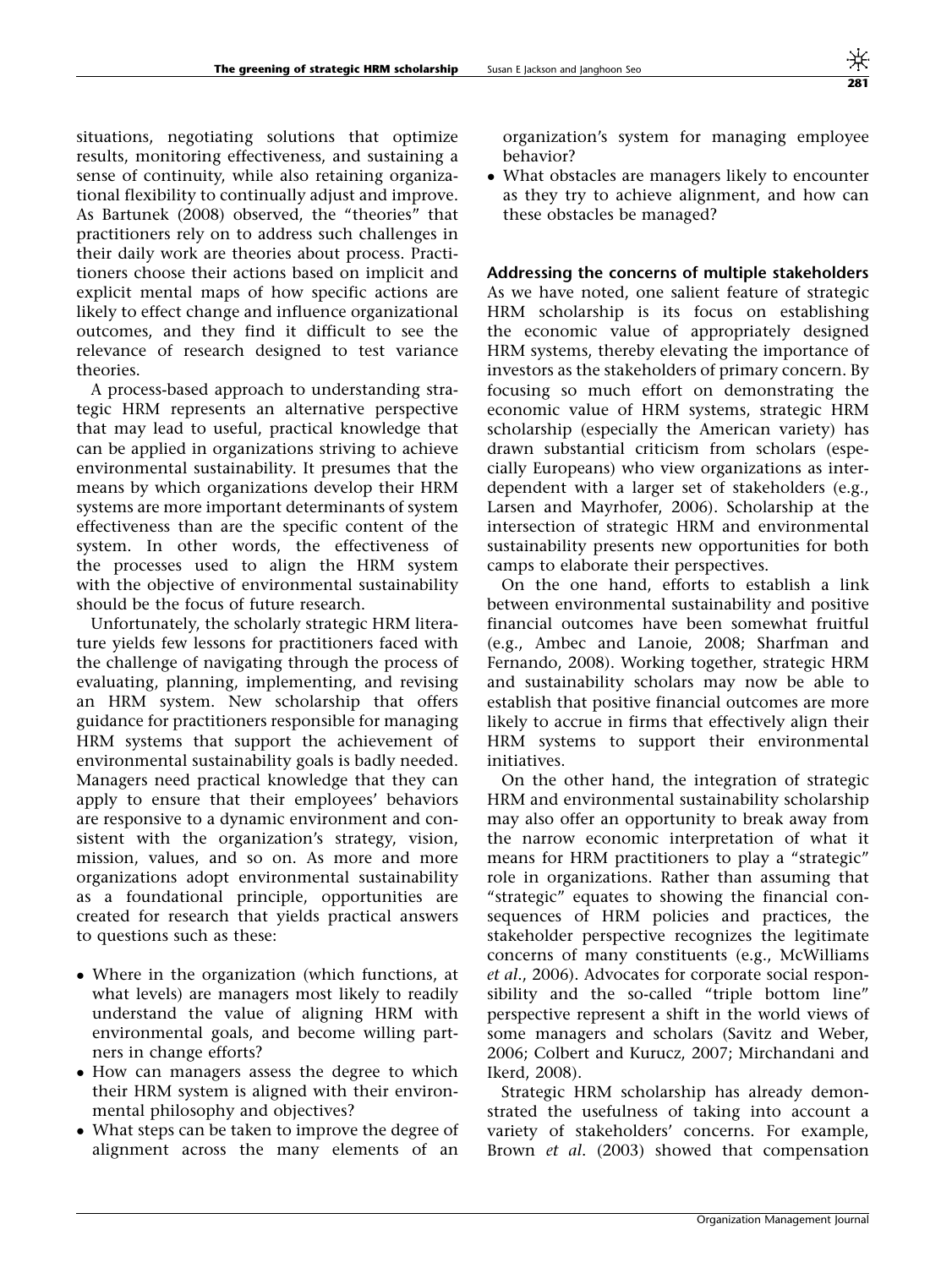practices used in hospitals predicted both financial outcomes and patient care. HRM practices have been linked to customer satisfaction, also (Schneider and White, 2004; Macey and Schneider, 2008).

Alliance partners are another set of stakeholders influenced by an organization's HRM practices. Cooperative alliances with firms along the supply chain and beyond are often essential for achieving environmental goals. Through alliances, firms can influence government actions, address shared research and development needs, expand access to new markets, and more. Although HRM professionals may understand that relationships with alliance partners can be influenced by their organization's HRM system, alliance partners are seldom involved when assessments of HRM system effectiveness are conducted. Likewise, business managers seldom evaluate the HRM systems of potential alliance partners to gain information concerning environmental sustainability. As the current economic recovery progresses, mergers, acquisitions, and joint ventures will rebound. Then scholarship that addresses the question of how to evaluate HRM systems for their ability to support environmental objectives will be especially useful to businesses that wish to include such assessments as a component of their soft due diligence process.

Venturing into environmental sustainability may also sensitize strategic HRM scholars and practitioners to the symbolic importance of HRM systems. To date, the prevailing assumption has been that HRM systems produce value through their influence on the creation, production, and delivery of goods and services. The symbolic role of HRM practices is seldom recognized. Yet, as a recent study of executive compensation highlighted, some HRM practices may be adopted and retained even when they have no performance-related consequences. Berrone and Gomez-Mejia (2009) found that governance mechanisms such as tying executive compensation to the achievement of environmental performance were effective under some conditions. Furthermore, even when it had no influence on environmental performance, tying executive pay to environmental performance seemed to serve as a useful signal to managers and a variety of external stakeholders that the firm recognizes environmental performance as a legitimate indicator of effectiveness.

As customers, alliance partners, the media and other external stakeholders put increasing pressure on organizations to adopt eco-friendly practices, HRM systems will be one obvious target of their scrutiny. Thus, research is needed that provides insights concerning how external stakeholders perceive and evaluate HRM systems vis-à-vis their expectations for environmental sustainability. Questions that strategic HRM scholars could address include:

- How do various stakeholder groups form impressions of and evaluate the fit between stated environmental goals and the HRM system? Are some HRM practices more salient than others? Are some elements of the system given more weight when evaluating the organization's commitment to environmental goals?
- Compared to other signals or indicators that stakeholders pay attention to, how much weight does a firm's HRM system contribute to its environmental reputation?
- What are the behavioral and attitudinal consequences for employees, customers and investors of inconsistencies among elements of the HRM system, and between the HRM system and other environmental management practices?
- How can firms conduct practical, high-fidelity audits of alliance partners' HRM systems to determine their consistency with environmental objectives?
- When HRM audits yield negative results or indicate the need for change, what are some effective techniques for promoting change across an entire network of alliance partners?

# Strategic HRM in multinational companies (MNCs)

As US firms globalized, international HRM emerged as a robust area of scholarship and practice. Global firms strive to develop HRM systems that fit the contours of a complex, multifaceted, and shifting international landscape. Managing inter-unit linkages and internal operations in concert with the laws, culture, politics, economy, and general environment of particular locations presents significant HRM challenges (Tung and Thomas, 2003).

North American MNCs often strive for a global approach built upon a few universal principles that provide a sense of consistency and internal integrity across the entire system. Yet US MNCs often find it difficult to develop global HRM systems that are internally consistent and effective across all locations (Schuler et al., 2002). Balancing sensitivity to local conditions against the desire to create integrated HRM systems that knit together the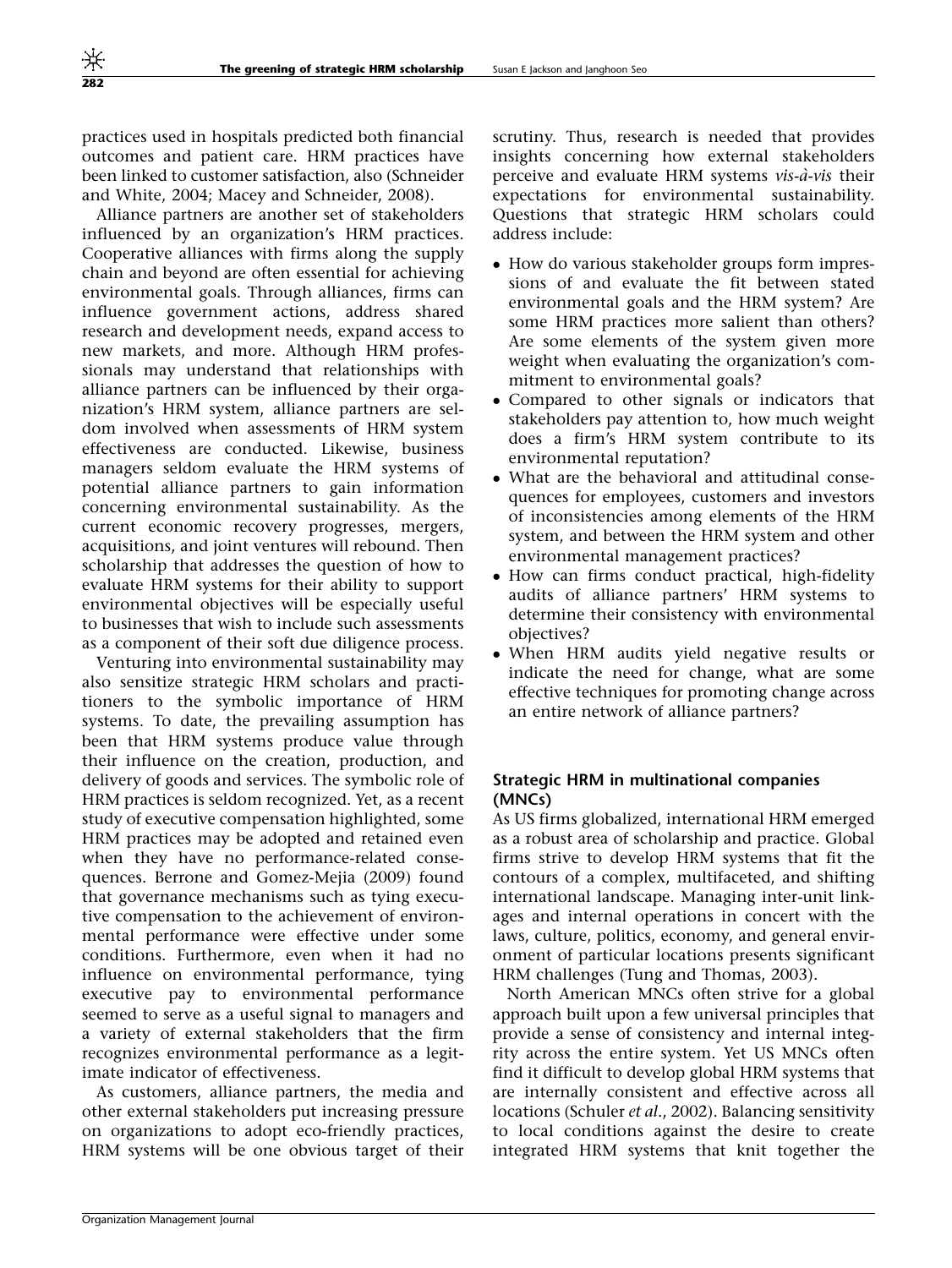many parts of an MNC into a coherent global organization remains a rather significant challenge (e.g., see Pinsky et al., 2010; Tarique and Schuler, 2010).

Environmental sustainability is of considerable importance to many MNCs, which face significant regulatory, political and social pressures from governmental and nongovernmental agencies, environmental activists, employee unions, and consumers around the world. As the attention of various countries becomes increasingly focused on environmental sustainability, regulatory, political, and social pressures will shift as well. The dynamic state of the institutional forces creates an ideal situation for research that examines how MNCs respond.

Despite wide variation in the institutional environments that influence HRM systems (e.g., Florkowski, 2006; see also Lo et al., 2008; Waddock, 2008), recent studies indicate that HRM systems around the world are becoming more similar – that is, they are converging (Brewster et al., 2004). The process through which convergence occurs is not yet understood. New insights might be gained by studies that focus on environmentally sustainable HRM systems and attempt to answer questions such as

- Does convergence in environmental regulations stimulate greater convergence in HRM systems, or are societal attitudes more powerful explanations of convergence?
- Does convergence of HRM systems progress more quickly within MNCs that treat environmental sustainability as one element of the "triple bottom line," or in those that pursue environmental goals independently of other aspects of corporate social responsibility?
- What is the role of supply chain partnerships in stimulating convergence to a uniform HRM system that supports environmental sustainability?
- Does convergence of environmentally friendly HRM systems facilitate the flow of talent and the development of strong trading relationships between and among subsidiaries in different countries?

#### HRM capabilities for environmental sustainability

As a firm's competitive landscape challenges it to respond to external forces, it puts pressure on the firm's ability to adapt and change. To implement its strategy successfully requires a firm to build appropriate strategic capabilities (systems and processes) for transforming its resources and creating value. Of the many strategic capabilities a firm might use to implement its competitive strategy successfully, the development of systems and processes that enable the firm to align its human resources – for example, the available skills and expertise, desired attitudes and behavior, learning capacity – is a priority.

The assumption that organizations can develop strategic HRM capabilities is one that is embedded in the logic of the strategic HRM literature, but this phenomenon is not well-understood. As more and more companies incorporate environmental sustainability into their strategic objectives, they are setting the stage for research on the development of HRM capabilities.

A topic that has received very little empirical attention to date is the process through which alignment of strategy and the HRM system occurs (Jabbour and Santos, 2008a, b). In a study of 94 Brazilian firms with ISO 14001 certification, Jabbour et al. (2010) observed that firms varied greatly in the degree to which HRM activities were aligned with environmental management, even in firms that had publicly declared their commitment to environmental sustainability. In some firms, HRM practices such as job analysis, selection, performance evaluation, training, and compensation appeared to be unaffected by environmental management efforts. In other firms, the influence of environmental imperatives could be seen across all aspects of the HRM system. Furthermore, based on intensive qualitative data from four firms, Jabbour et al. concluded that some elements of the HRM system (specifically, performance evaluation, rewards, and public recognition) were perceived as particularly relevant for achieving environmental sustainability.

The need for a more complete understanding of the processes through which firms develop environmental management capabilities suggests several new directions for strategic HRM scholarship. Among the questions that such work might address are these:

- What explains the degree of alignment observed among the various organizational systems that are implicated in environmental management?
- What factors contribute to the speed at which the HRM system comes into alignment with other relevant systems?
- Are some evolutionary paths to alignment more effective than others? For example, are firms more likely to succeed in achieving alignment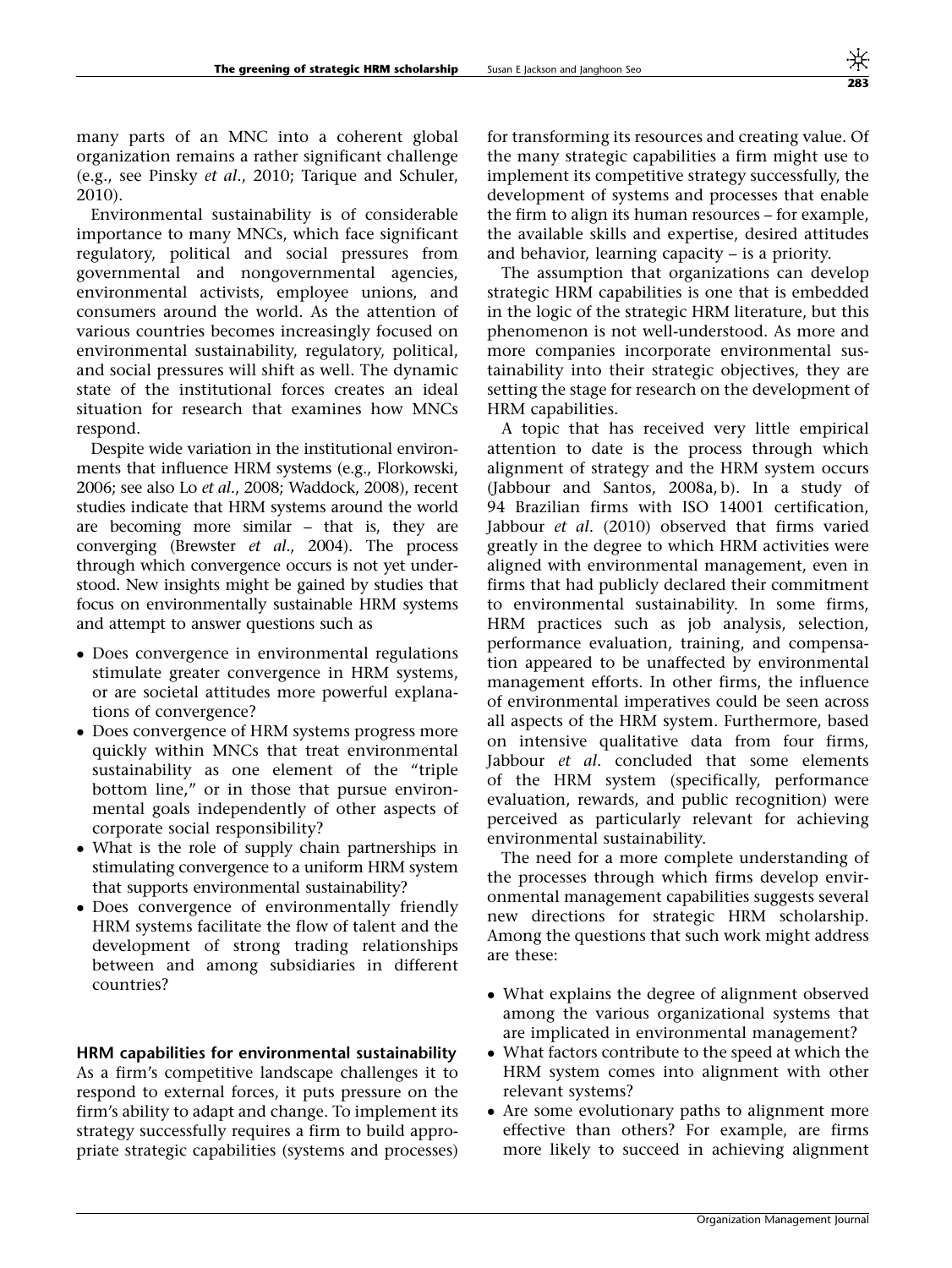between their HRM system and their environmental strategy by focusing initially on performance evaluation and rewards, or are the effectiveness of these dependent on first preparing the workforce through extensive socialization and training?

- How can firms assess the extent to which alignment exists? What are some of the early warning signs that indicate the HRM system is not well aligned?

# Using the HRM system to promote change

HRM scholars might also conduct research aimed at improving change management capabilities. Organization learning and creating internal alignment are two aspects of change management capabilities that are not well understood.

Organizational learning. As organizations embark on the journey to environmental sustainability, their change efforts reflect their current change management capabilities. As they progress in this new journey, some organizations will develop greater capacity for change. Strategic HRM scholarship that sheds light on how organizations develop and maintain their change management capabilities might provide useful knowledge that can be applied to help organizations evolve toward environmental sustainability more quickly, for long-lasting results.

Despite the lack of documentary studies, it seems likely that organizations that have had (successful or unsuccessful) experiences creating change in the past are better prepared for change efforts in this new arena, compared to organizations that have not recently attempted any major change. For example, prior success at creating large-scale change around business initiatives such as total quality management or customer service may have prepared an organization for future change by instilling a greater appreciation for the value of conducting a rigorous needs analysis to gain an understanding of the specific attitudes and behaviors (including those of leaders) that are relevant to implementing environmental initiatives. Experienced organizations may also have learned the importance of strong and visible executive commitment to change efforts, the value of conducting small-scale pilot programs and evaluation studies to ensure that planned interventions are likely to achieve their objectives, and effective means for communicating with employees.

Education and training programs are among the first HRM initiatives that organizations turn to when embarking on a new strategic initiative (Strassner and Wood, 2009). Often, the goal is to change the organizational culture. Despite increasing investments directed at employee learning, however, it remains a significant challenge to ensure that education and training create learning that transfers to the job setting (Holton and Baldwin, 2003).

Organizational change efforts often employ education and training programs to communicate organizational values, inform employees about the changes being introduced by the organization (e.g., changes in performance evaluation criteria), and improve employee competencies that are believed to be relevant to the upcoming changes (Strassner and Wood, 2009). How effective are such efforts in creating cultural change? Two widely used training approaches aimed at achieving behavioral changes are awareness training and skills training. Awareness training programs strive to change attitudes. The assumption of such training is that awareness is a necessary first step toward changing behaviors. Yet research on training programs that focus on changing attitudes has found that such programs seldom succeed in creating organizational change (see Kulik and Roberson, 2008, who studied diversity training programs). Others have concluded that it is more effective to hold managers accountable for meeting measurable goals (Kalev et al., 2006).

Effective change management systems will surely include some traditional HRM practices, such as training and performance management, but more novel, experiential practices should also be considered. For example, at some organizations (including Google and Intel), employee gardens have been established on company grounds. Although they were introduced as an employee perk rather than for educational purposes, with a little imagination, employee gardening activities could be developed into educational experiences that teach principles of environmental sustainability. Perhaps voluntary participation in such experiences will prove to be more effective than formal training for educating and motivating employees to improve environmental performance (e.g., see Todd, 2010).

Strategic HRM scholars could begin to develop new knowledge about designing learning opportunities that extend over long periods of time, generate intrinsic interest, and lead to desired

284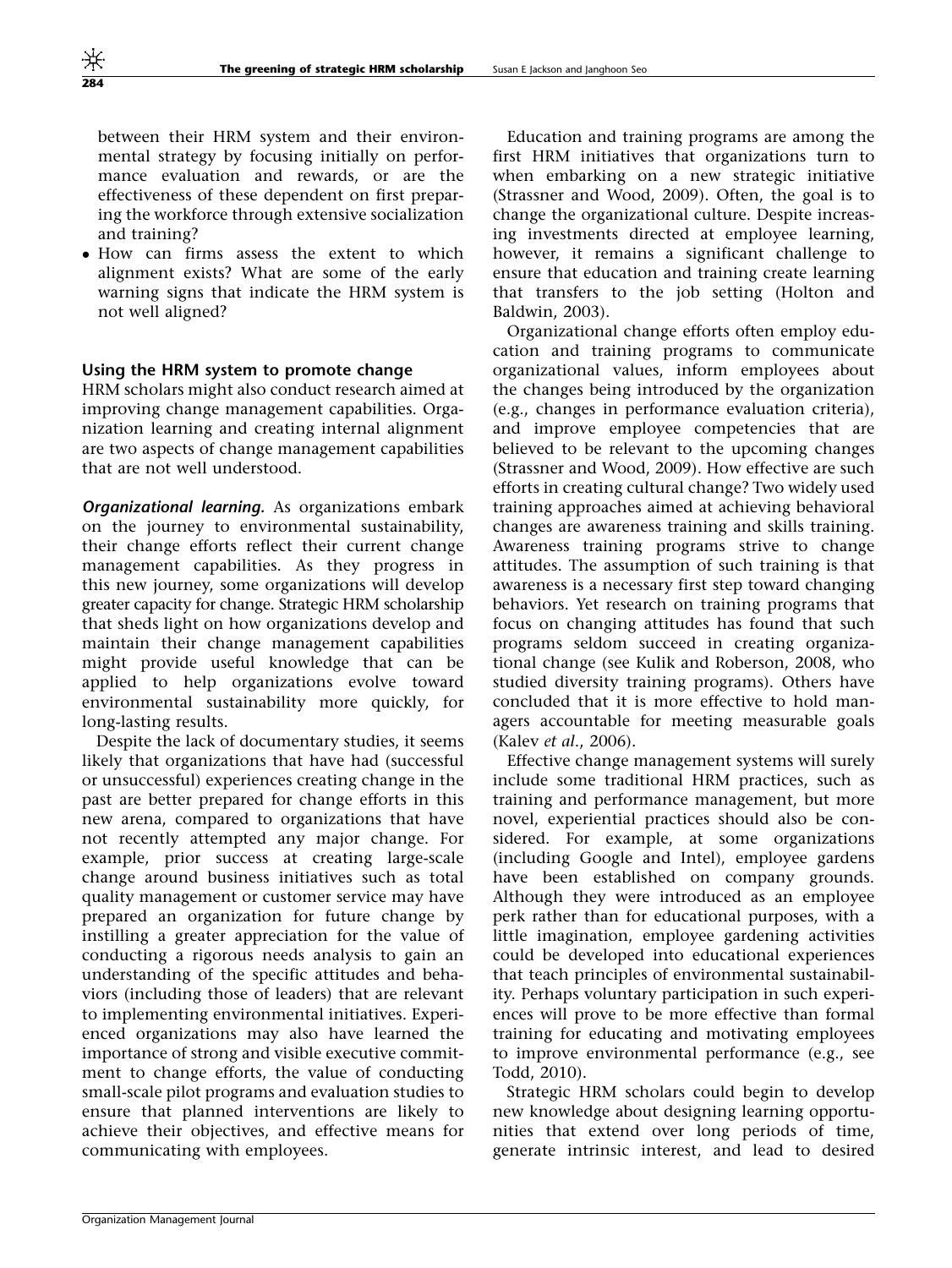behavioral change. Practical knowledge is needed concerning questions such as:

- What types of activities are most effective in stimulating employees' desire to learn and in creating active employee engagement in environmental issues at work?
- Is repeated and regularized involvement in such activities for short periods of time more effective than intense immersion for one or two days?
- What percentage of the workforce needs to participate in order for their experiences to disseminate and influence nonparticipants? Does the answer depend on who participates (e.g., does participation of higher level executives speed up or slow down the diffusion process?)
- What types of activities stimulate the formation of social networks that serve as conduits for peerto-peer learning and influence?

Creating alignment within the HRM system. The increasing demand for interventions that address environmental sustainability also offer new opportunities to investigate processes for achieving alignment among elements of an HRM system as the change process unfolds. Studies of training readiness have shown that exposure to learning opportunities is more effective for employees who are motivated and psychologically ready to learn (Goldstein and Ford, 2001). It follows that the effectiveness of training and education opportunities might be enhanced when organizations include assessments of environmental learning readiness during recruitment and selection. In order to implement this principle, research is needed to determine how to identify degrees of individual readiness for learning related to environmental sustainability, and how to enhance learning readiness for employees who seem to be least receptive. Such knowledge is needed by employers who wish to develop an integrated approach to recruitment, selection, and training.

One useful approach to creating alignment may be to involve employees in the design and implementation of environmentally sustainable practices. Employee participation in task forces and so-called "rapid results" change efforts (Schaffer and Ashkenas, 2005) may improve employees' understanding of environmental goals as well as help to ensure that training programs, measurement practices and compensation plans communicate the intended messages and provide the appropriate incentives.

Studies that demonstrate effective approaches for involving employees in the design of incentives and rewards for achieving environmental goals would be especially useful. Among the many practices that comprise an HRM system, incentives and rewards often are assumed to be the most powerful tool for establishing a "personal line of sight" that connects organizational and self interests. Scholars may not yet agree on their effectiveness, but managers generally assume that incentives and rewards can direct employees' attention to the most important aspects of their work and motivate them to exert maximal effort. Poorly designed pay practices can lead to employee behaviors that maximize the performance being measured, while being detrimental to the interests of the employer, customers and/or the broader society. Too often, incentives encourage executives to use accounting and other tricks to achieve short-term results and enrich themselves. Increased use of executive stock options has been related to increased fraudulent activity (Denis et al., 2006; Benz and Frey, 2007). Rewards tied to performance against environmental objectives will not be immune to such abuse. Projects that shed light on the role of intrinsic and extrinsic motivators in achieving environmental sustainability are needed to answer questions such as:

- What approaches can organizations use to engage employees at all levels in the pursuit of environmental sustainability?
- Is it possible to identify, hire, and promote employees who are likely to embrace environmental policies because they believe it is important? Or, is it more effective to demand that employees follow environmental policies that are developed, monitored, and enforced by management?
- How can organizations apply scholarship on the broad phenomenon of ethics to create an organizational climate that encourages employees to embrace "green" principles?
- What are the appropriate uses of formal discipline, punishment, and social pressure as means to encourage compliance with environmental codes?

# From bureaucracy to engagement

We exercise our free will when deciding to accept employment in a particular organization, calibrating how much effort to invest in our work, volunteering to join informal communities of practice, and so on. Clearly, employers need to understand how employees make decisions about whether to participate in organizational roles and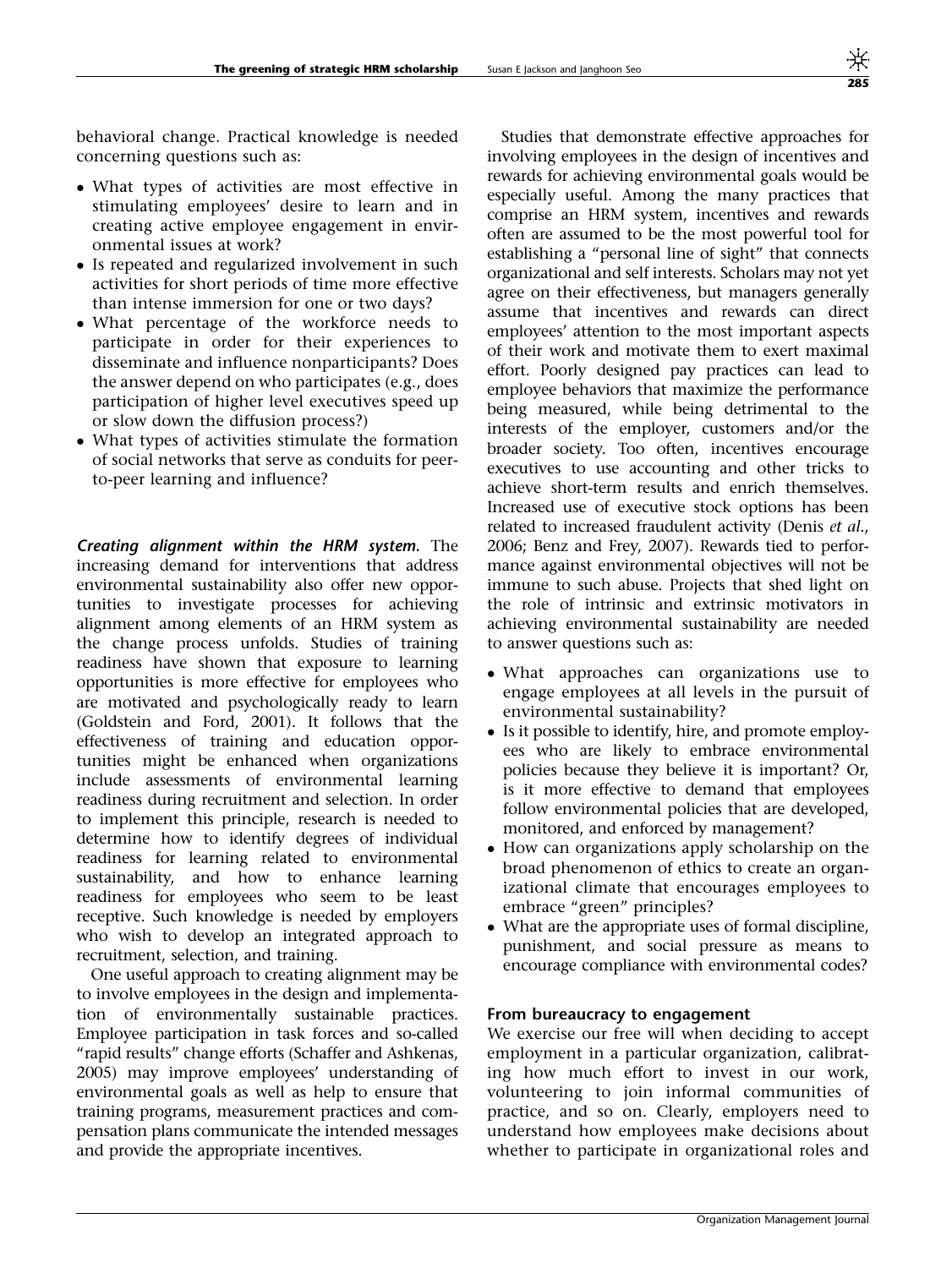activities. A substantial literature on organizational citizenship and new investigations of employee engagement provide some useful insights. Strategic HRM scholarship might also contribute to our understanding of how employers can inspire the passion and commitment needed to achieve the organizational changes sought by advocates for environmental sustainability.

An effective HRM system creates a setting in which employees' behaviors are directed toward achieving strategic targets such as energy efficiency, waste reduction, zero emissions, and other sustainability goals. Internal alignment among the elements of an HRM system supports "the shared perceptions of employees concerning the practices, procedures, and kinds of behaviors that get rewarded and supported in a particular setting" (Schneider et al., 1998: 151). But is tinkering with elements of the HRM system sufficient to ignite the full potential of an organization's workforce? Will the current, rather bureaucratic, top-down approach to strategic HRM be adequate?

Employees attend to numerous cues which together influence their daily behavior. Job descriptions, work goals, rewards and recognition are among the most explicit cues that guide behavior. Employees also learn behavioral norms by attending to the actions of others and the consequences associated with those actions. And employees are self-directed, too.

Employers who seek to develop more engaging workplaces recognize that employees' feelings about the organizations they work influence a wide range of discretionary behaviors. According to a recent survey of Canadian firms, employee engagement is associated with more positive views of a company's reputation for corporate social responsibility. One interpretation of the study's findings is that employers who invest in socially responsible management practices (e.g., including recycling, reduced business travel, community involvement) reap a return that is paid back in the form of more responsible environmental behaviors (Hall, 2010). Thus, perhaps the most significant question to address is:

- How can the free will and idiosyncratic interests of employees be addressed and leveraged by employers as they strive to engage the hearts and minds of employees for the purpose of achieving environmental sustainability?

# Barriers to greening strategic HRM

We began this article by noting that scholarship on strategic HRM and environmental sustainability has been slow to sprout. Next we described some opportunities for scholarship that could advance the practice of environmental sustainability while at the same time advancing strategic HRM scholarship and practice. We are optimistic about the future of such work, but progress will require overcoming several barriers. We briefly acknowledge these in hopes of strengthening readers' resolve to overcome such obstacles.

# Apathy

Apathy is perhaps the single most significant barrier to the development of an improved understanding of the role of HRM in achieving environmental sustainability. Environmental scientists have amassed substantial evidence that seems to indicate irrefutably that planet earth is changing in ways that pose a variety of threats to life as we know it. Much of this evidence has been synthesized and interpreted by the Intergovernmental Panel on Climate Change, which received a 2007 Nobel Peace Prize Award for its extensive work. Yet, the general public does not rank environmental issues as among the most important challenges of today.

What reasons do people give for their own lack of engagement? According to a survey of members of the public in the United Kingdom, there is a long list of barriers to public engagement around the issue of climate change, including lack of knowledge, uncertainty and skepticism, distrust of information sources, externalizing of responsibility, threats are viewed as being far off in the distance, other things are more important, reluctance to change personal lifestyles, fatalism, a feeling that one's own individual actions are a drop in the bucket, and the view that government and business should be leading the change efforts (Lorenzoni et al., 2007).

Fortunately, governments and business leaders are beginning to express interest in environmental sustainability issues (Carbon Disclosure Project, 2009). But American HRM managers in particular appear to feel little sense of urgency or responsibility for achieving environmental goals. How soon these attitudes will change is difficult to predict. In reporting the results of its recent corporate survey, McKinsey and Co. (2010) stated that 39% of respondents indicated that "attracting and retaining talent" was a "very important reason" to attend to sustainability issues. Such data seem to provide some basis for optimism, but it must be noted that in this survey, sustainability was used to describe a broad set of issues related to the environment, social concerns, and corporate governance.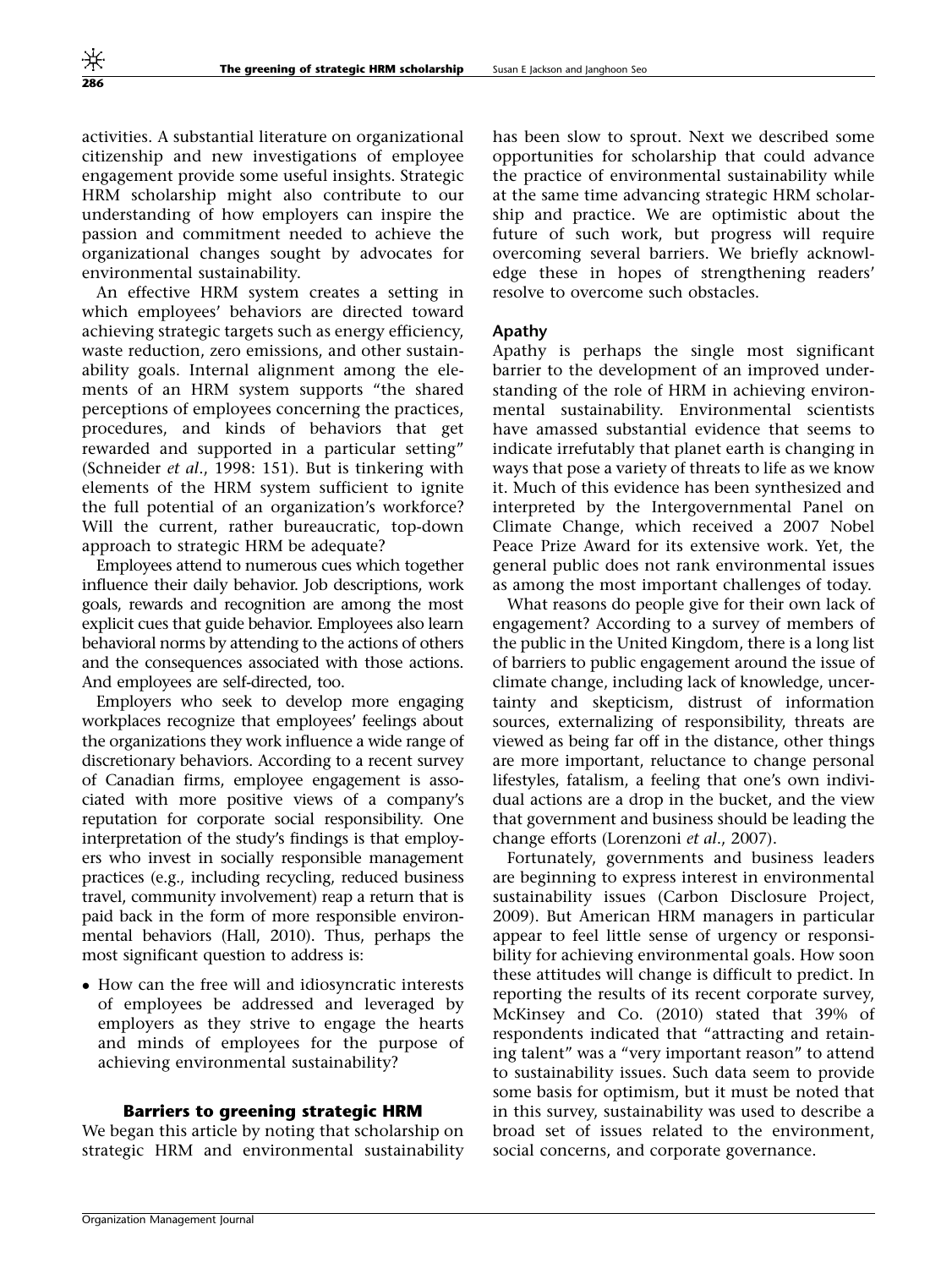The lack of concern about environmental issues among members of the workforce and within the HRM profession presents a significant barrier for HRM scholars, who have relied on the cooperation of HRM professionals to conduct their research. Perhaps new research partners should be sought out by scholars working at the intersection of strategic HRM and environmental sustainability. Rather than focus on partnering with HRM professionals, HRM scholars may find it more fruitful to partner with those who are leading the way in their organizations. According to one recent study, the organizational units that are likely actively leading environmental sustainability initiatives include those with titles such as Corporate Social Responsibility, Environmental Safety and Health, and Marketing and Sales; less active in leading the way to environmental sustainability are units with titles such as Human Relations (National Environmental Education Foundation, 2009).

# Complexity

Complexity is another barrier that must be faced by strategic HRM scholars interested in conducting useful research on environmental sustainability. Business activities can influence the environment – positively or negatively – in myriad ways; they can threaten or enhance water supplies, air quality, plant life, and/or animal habitat. Designing and evaluating effective interventions requires an understanding of the environmental consequences associated with an organization's operations, supply chain, distribution processes, customer behaviors, product life cycles, and so on.

Furthermore, the means by which an HRM system can create value in the quest for environmental sustainability will likely differ across industries. For example, a survey of 500 executives in the largest corporations in the world revealed that those in four industry sectors – oil and gas, electric utilities, beverage/tobacco/food, and insurance – were most concerned and engaged in taking adaptive action (Carbon Disclosure Project, 2009).

It seems apparent that HRM scholars working in their narrow silo of expertise and attempting to develop generic models of strategic HRM will find it difficult to accurately specify the components of HRM systems that contribute to achieving specific environmental goals in specific organizations. Nor is it likely that significant results will flow from one-shot, short-term or highly focused interventions – that is, the types of interventions that lend themselves to publication in management journals. Collaborative efforts that cut across functional, disciplinary and organizational boundaries and extend over substantial periods of time will be required to effect change and document the outcomes (e.g., see Harris and Crane, 2002; Harmon et al., 2009).

Multi-level complexity adds additional complications. As is true for most strategic issues, developing a strategic HRM system to support environmental sustainability requires addressing issues at multiple levels of analysis, including individuals, organizations, political-economic systems, social-cultural spheres, and ecological systems (Starik and Rands, 1995). At the individual level of analysis, there is the need to conceptualize and develop measures of the relevant attitudes and behaviors of individual employees, line managers, CEOs, HR professionals, and so on. These individuals are embedded in business organizations, which have been the traditional focus of strategic HRM scholarship. Other organizations that may also attract greater attention include several players in the human resource supply chain as well as groups whose activities are likely to shape employees' attitudes toward environmental issues (e.g., schools, professional associations, talent agencies). In the US and Europe, the political-economic level of analysis is increasingly relevant as government agencies and NGOs as they have become increasingly engaged in promulgating new laws, regulations and guidelines.

Such complexity presents obstacles, but it also creates opportunities. Tackling a multidiscipline, multilevel problem like environmental sustainability will lead HRM scholars to develop enriched theoretical models and new approaches to data collection and analysis. In the best case, even the methods we use to disseminate and share what we learn will become more effective.

# Confusing terminology

Although less significant than apathy and complexity, the lack of clear terminology regarding the use of the term "sustainability" is another obstacle. We have focused on the issue of environmental sustainability in this article, yet we recognize that a substantial body of work imbues the concept of sustainability with other meanings. For example, "sustainability" and "sustainable development" are often used in research growing out of the literature on corporate social responsibility, where environmental issues are treated as close partners with social and economic issues (e.g., Savitz and Weber, 2006; Jabbour and Santos, 2008a, b; Mirchandani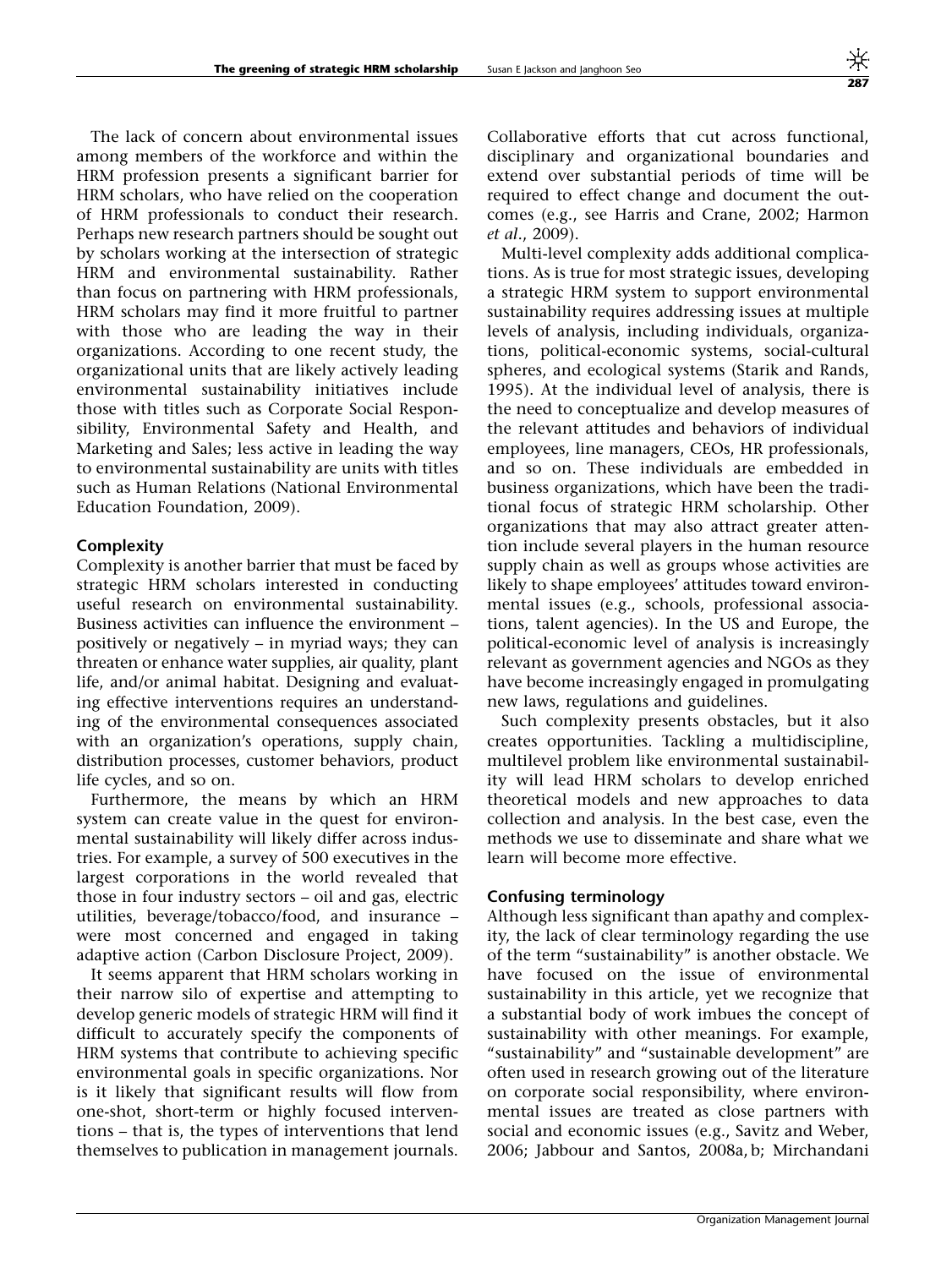and Ikerd, 2008; Ehnert, 2009; Harmon et al., 2009). Adding to the proliferation of terms, Pfeffer (2010) used the term "sustainable HRM" to draw attention to internal workforce issues, such as safety, health and well-being. Implicit in his treatment is the assumption that environmental and workforce issues are in competition with each other for management attention. Alternatively, "socially responsible HRM" has been suggested as an appropriate term to use when the focus is human rights and collective bargaining (Muller-Camen et al., 2010).

Until scholars, practicing managers, and consultants worldwide reach some consensus in their use of terminology, the confusion that often arises when similar terms are used to refer to different issues presents another barrier to progress. In this article, we avoided the use of an overarching descriptor to refer to work at the intersection of strategic HRM and environmental sustainability, but we realize that this is not the final solution for addressing the terminology barrier.

#### Careerism

If HRM scholars hope to provide useful, actionable knowledge to organizations, we will have to give serious thought to the implications for our careers. Can useful research be conducted sufficiently quickly and rigorously to meet the expectations for professors who are expected to publish in topranked management journals? Is the topic of environmental sustainability considered marginal in the departments and schools that employ strategic HRM scholars? This field is still relatively young and small; so will citations by others be smaller than our deans hope to see, and choose to reward?

Hundreds of college presidents have pledged to increase their focus on sustainability issues. Many universities now devote significant space to sustainability initiatives in their strategic plans, and several have created administrative units focused solely on sustainability. New ranking entities have emerged to rate and rank universities on their commitment to environmental sustainability. Is a new day dawning? Or will it be business as usual in most universities for many more years to come?

#### Conclusion

During the past decade, a few leading firms began to shift from exploiting the environment to seeking environmental sustainability (Schot and Fischer, 1993; Winn, 1995). Changes in corporate perspectives *vis-à-vis* the environment are evident in written policy statements, "environmental" job titles, attention devoted to managing relations with environmental groups, marketing strategies, decisions about capital investments, auditing practices, new product design and development, and production processes (e.g., see Hoffman, 1997; Ambec and Lanoie, 2008; Sharfman and Fernando, 2008; Molina-Azorín et al., 2009). Some corporate leaders realize that being environmentally responsible is consistent with their desire to achieve competitive advantage.

Given that both the field of strategic HRM and corporate attention to environmental concerns are relatively recent phenomena, it is perhaps not surprising that we see so little research at their point of intersection. It is time to change this state of affairs. The costs of environmental degradation are rising, as are the benefits of environmental protection and renewal. The time has come for research that strives to provide useable answers to questions of practical significance in organizations. Like other management scholars, those who focus on strategic HRM must surely agree with the words of Tom Cummings, who stated in his 2006 Academy of Management presidential address:

the future vitality and success of our profession depends on making sure our research based knowledge is relevant and useful. This will require [us]...to be far more engaged with the real world than has traditionally been the case. (Cummings, 2007: 355)

Working at the intersection of strategic HRM and environmental sustainability provides an opportunity to address a pressing real-world problem while also developing a new knowledge that advances our scholarship. Such research can serve as a bridge between the field of HRM and other disciplines, while also creating new knowledge that better reflects the inherent multilevel complexities (Hitt et al., 2007).

We are hopeful that a new generation of scholars interested in strategic HRM will conclude that the opportunity to engage in scholarship that contributes to the development of environmentally sustainable organizations is too exciting to be deterred by the barriers they encounter along the way.

Readers who wish to pursue this topic are invited to begin their journey by visiting www.greenhrm.org, which provides a variety of relevant resources for use in teaching, research, and practice. Those who are members of the Academy of Management are invited to participate in the GreenHRM Group using that organization's AOM Connect platform. We look forward to meeting you there!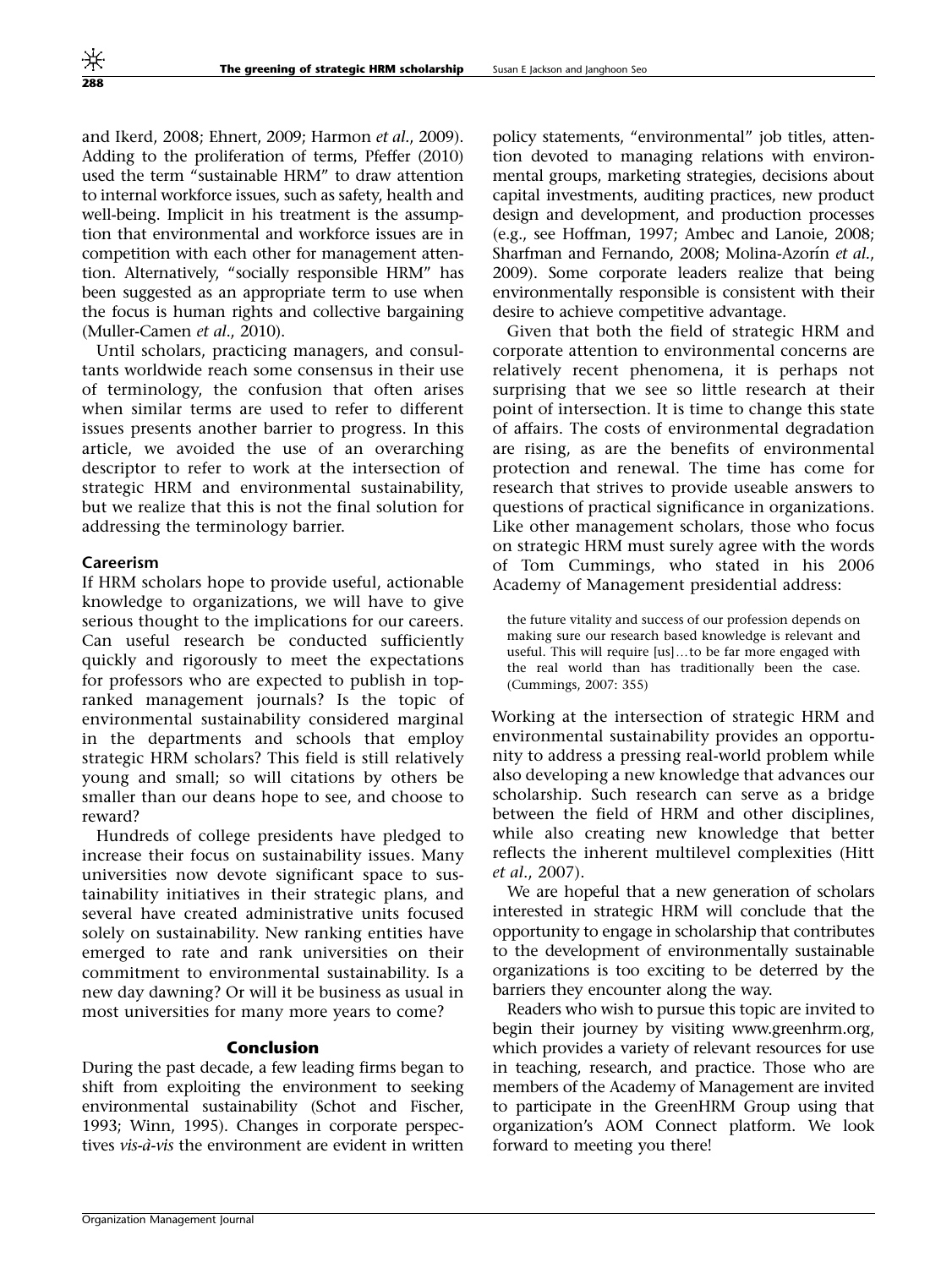- Ambec, S. & Lanoie, P. (2008). Does it pay to be green? A systematic overview. Academy of Management Perspective,  $22(4)$ : 45–62.
- Arthur, J.B. (1994). Effects of human resource systems on manufacturing performance and turnover. Academy of Management Journal, 37(3): 670–687.
- Bartunek, J.M. (2008). You're an organization development practitioner-scholar: Can you contribute to organizational theory? Organization Management Journal, 5: 6–16.
- Becker, B.E. & Huselid, M.A. (1998). High performance work systems and firm performance: A synthesis of and managerial implications. In G. Ferris (Ed), Research in personnel and human resources management. Greenwich, CT: JAI Press.
- Becker, B.E. & Huselid, M.A. (2001). The HR scorecard (book). Boston: Harvard Business School Press.
- Benz, M. & Frey, B.S. (2007). Corporate governance: What can we learn from public governance? Academy of Management Review, 32(1): 92–104.
- Berrone, P. & Gomez-Mejia, J. (2009). Environmental performance and executive compensation: An integrated agencyinstitutional. Academy of Management Journal, 52(1): 103–126.
- Boswell, W.R. & Boudreau, J.W. (2001). How leading companies create, measure and achieve strategic results through "line of sight". Management Decision, 39(10): 851.
- Brewster, C., Mayrhofer, W. & Morley, M. (2004). Human resource management in Europe: Evidence of convergence? Burlington, MA: Elsevier Butterworth-Heinemann.
- Brown, M.P., Sturman, M.C. & Simmering, M.J. (2003). Compensation policy and organizational performance: The efficiency, operational, and financial implications of pay levels and pay structure. Academy of Management Journal, 46(6): 752–762.
- Carbon Disclosure Project (2009). Carbon disclosure project 2009: Global 500. London: Pricewaterhousecoopers.
- Cascio, W.F. (2000). Costing human resources. Mason, OH: South-Western College.
- Colbert, B.A. & Kurucz, E.C. (2007). Three conceptions of triple bottom line business sustainability and the role for HRM. Human Resource Planning, 30(1): 21–29.
- Cummings, T.G. (2007). Presidential address: Quest for an engaged academy. Academy of Management Review, 32(2): 355–360.
- Delery, J.E. (1998). Issues of fit in strategic human resource Implications for research. Human Resource Management Review, 8(3): 289.
- Denis, D.J., Hanouna, P. & Sarin, A. (2006). Is there a dark side to incentive compensation? Journal of Corporate Finance, 12(3): 467–488.
- Ehnert, I. (2009). Sustainability and human resource management: Reasoning and applications on corporate websites. European Journal of International Management, 3(4): 419–438.
- Fitz-Enz, J. (2002). The ROI of human capital. New York: AMACOM.
- Florkowski, G.F. (2006). Global legal systems. London: Routledge. Gerhart, B. (1999) Human resource management and firm performance: Measurement issues and their effect on causal and policy inferences. In P.M. Wright, L.D. Dyer, J.W. Boudreau and G.T. Gerhart (Eds), Research in Personnel and Human Resource Management. 31–51, Supplement 4. Greenwich, CT: JAI Press.
- Gladwin, T. (1993). The meaning of greening: A plea for organizational theory. In: K. Fisher and J. Schot (Eds) Environmental Strategies for Industry: International Perspectives on Research Needs and Policy Implications. 37–61. Washington, DC: Island Press.
- Goldstein, I.L. & Ford, J.K. (2001). Training in organizations: Needs assessment, development and evaluation, 4th edn. Belmont, CA: Wodsworth.
- Hall, R. (2010). CSR is well worth the investment. Camagazine, May 1 (accessed online at www.camagazine.com).
- Hambrick, D.C. (2003). On the staying power of defenders, analyzers, and prospectors. Academy of Management Executive, 17(4): 115–118.
- Harmon, J., Fairfield, K.D. & Behson, S. (2009). A comparative analysis of organizational sustainability strategy: Antecedents and performance outcomes perceived by US and non-US-based managers. International Eastern Academy of Management.
- Harris, L.C. & Crane, A. (2002). The greening of organizational culture: Management views on the depth, degree and diffusion of change. Journal of Organizational Change Management, 15(3): 214.
- Hitt, M.A., Beamish, P.W., Jackson, S.E. & Mathieu, J.E. (2007). Building theoretical and empirical bridges across levels: Multilevel research in management. Academy of Management Journal, 50(6): 1385–1399.
- Hoffman, A.J. (1997). From heresy to dogma. San Francisco: New Lexington Press.
- Hoffman, A.J. (2007). Carbon strategies: How leading companies are reducing their climate change footprint. Ann Arbor, MI: University of Michigan Press.
- Holton, E.E.III. & Baldwin, T.T. (2003). Improving learning transfer in organizations. San Francisco: Jossey Bass.
- Huffman, A.H., Watrous-Rodriguez, K., Henning, J. & Berry, J. (2009). "Working" through environmental issues: The role of the I-O psychologist. The Industrial-Organizational Psychologist, 47(2): 27.
- Jabbour, C. & Santos, F. (2008a). Relationships between human resource dimensions and environmental management in companies: Proposal of a model. Journal of Cleaner Production, 16(1): 51–58.
- Jabbour, C. & Santos, F. (2008b). The central role of human resource management in the search for sustainable organizations. International Journal of Human Resource Management, 19(12): 2133–2154.
- Jabbour, C., Santos, F. & Nagano, M. (2010). Contributions of HRM throughout the stages of environmental management: methodological triangulation applied to companies in Brazil. International Journal of Human Resource Management, 21(7): 1049–1089.
- Jackson, S.E. & Schuler, R.S. (1995). Understanding human resource management in the context of organizations and their environments. Annual Review of Psychology, 46(1): 237.
- Kalev, A., Dobbins, F. & Kelly, E. (2006). Best practices or best quesses? Assessing the efficacy of corporate affirmative action and diversity policies. American Sociological Review, 71(4): 589–617.
- Kulik, C.T. & Roberson, L. (2008). Diversity initiative effectiveness: What organizations can (and cannot) expect from diversity recruitment, diversity training, and formal mentoring programs. In A.P. Brief (Ed), Diversity at work, 265–317. Cambridge, UK: Cambridge University Press.
- Larsen, H.H. & Mayrhofer, W. (2006). Managing human resources in Europe. London: Routledge.
- Lengnick-hall, C. & Lengnick-hall, M. (1988). Strategic human resources management: A review of the literature and a proposed typology. Academy of Management Review, 13(3): 454–470.
- Lo, C., Egri, C. & Ralston, D. (2008). Commitment to corporate, social, and environmental responsibilities – An insight into contrasting perspectives in China and the US. Organization Management Journal 5: 83–98.
- Lorenzoni, I., Nicholson-Cole, S. & Whitmarsh, L. (2007). Barriers perceived to engaging with climate change among the UK public and their policy implications. Global Environmental Change 17: 445–459.
- Lundy, O. & Cowling, A. (1996). Strategic Human Resource Management. New York: Basic Books.